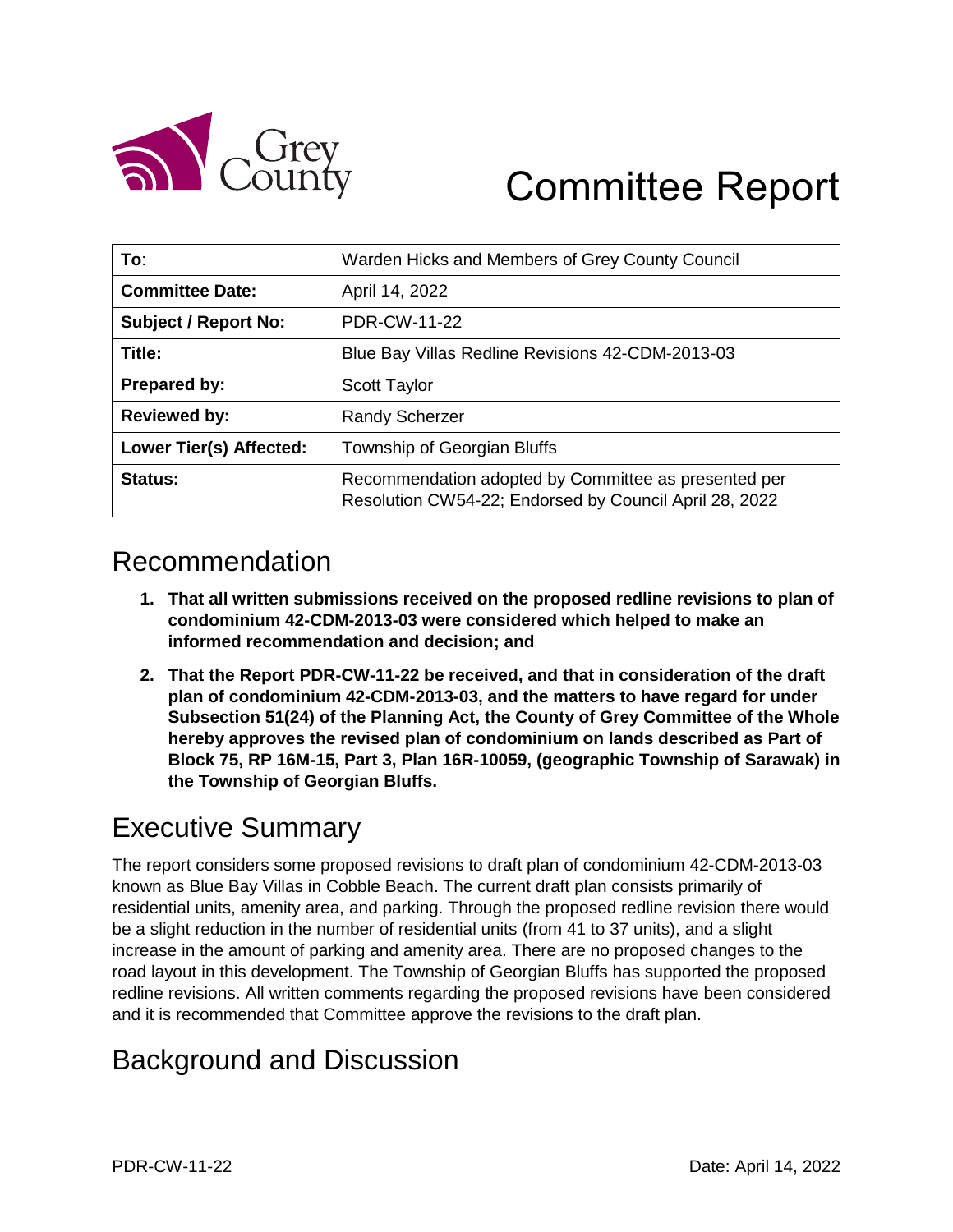The County has received a request for redline revision to the Blue Bay Villas draft plan of condominium (County file number 42-CDM-2013-03). Blue Bay Villas was granted draft approval on February 18, 2014 and later revised on September 16, 2014. The draft plan approval has been extended since then and portions of the development have now been built out.

The following are the proposed revisions to the draft plan of condominium:

- eliminating townhouse block 12,
- a new layout for townhouse blocks 9, 10, and 11 along the west side Hawthorn Crescent, and
- reconfiguration to the amenity area located at the rear of original townhouse blocks 9, 10 and 11, and an increase to the total amenity area.

Through these changes the residential unit total will decrease from 41 units to 37 units, there will be an increase in parking spaces from 146 spaces to 149 spaces, and an increase of 46.9  $m<sup>2</sup>$  to the amenity area.

The subject lands are located east of Grey Road 1 in the Cobble Beach development on Hawthorn Crescent. Surrounding these lands are a mixture of residential units and the golf course.

The proposed changes meet the existing zoning, so no zoning amendments have been triggered in association with the draft plan revisions.

Pre-submission consultation between the proponent, the Township and the County identified the submission requirements for the proposed plan of condominium. The following reports have been submitted with the condominium application;

- 1. Planning Memo,
- 2. Engineering Memo and
- 3. Revised Draft Plan.

Copies of all background reports and plans can be found at [this link.](https://www.grey.ca/planning-development/planning-applications) Map 1 below shows the subject lands outlined in blue, while Map 2 shows the proposed draft plan changes.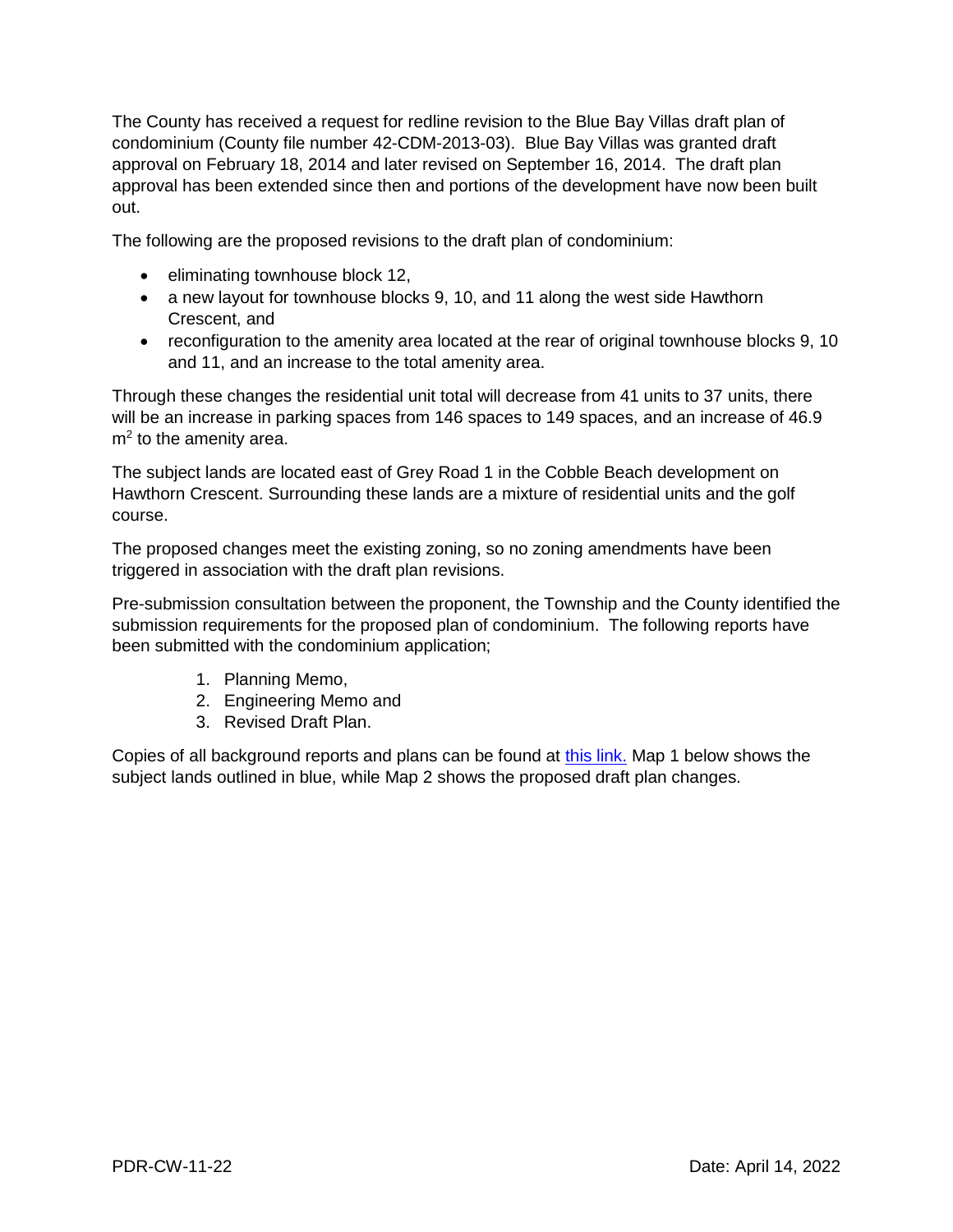

# Map 1: Subject Lands



### Map 2: Proposed Revised Plan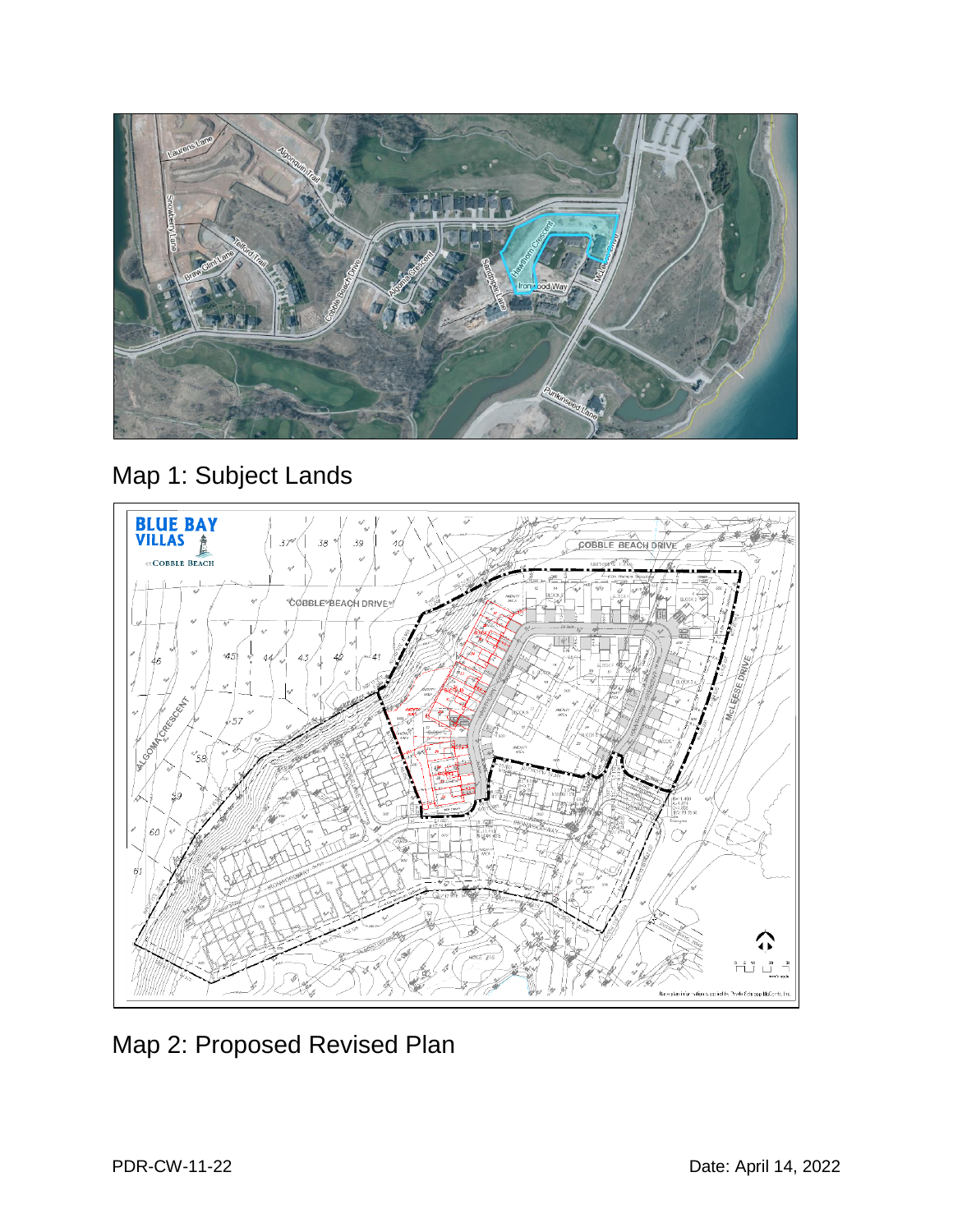### Public and Agency Comments Received

#### *Public Comments*

As part of the planning application process, there were no public comments received.

#### *Agency Comments*

As part of the planning application process comments were received by the following groups, agencies and public bodies.

#### **Saugeen Ojibway Nation (SON)**

In an email dated March 2, 2022, the SON noted that they have no further comments on this application.

#### **Canada Post**

In comments dated February 28, 2022, Canada Post provided recommended draft plan conditions for the proposed development.

County staff would note that the original draft plan approval included conditions for community mailboxes to the satisfaction of Canada Post and the Township.

#### **Township of Georgian Bluffs**

On March 23, 2022, the Township of Georgian Bluffs passed a motion supporting the proposed redline revisions. Township staff prepared a report and noted that no one spoke in support of or in opposition to the application. Township staff concur that the changes are minor.

# Analysis of Planning Issues

When rendering a land use planning decision, planning authorities must have regard to matters of Provincial Interest under the *Planning Act*, be consistent with the Provincial Policy Statement (PPS) 2020, and conform to any official plans or provincial plans that govern the subject lands. In this case, the County of Grey Official Plan (including the Cobble Beach Secondary Plan) and the Township of Georgian Bluffs Official Plan have jurisdiction over the subject property.

#### The Planning Act

Section 1.1 of the *Planning Act* outlines the purposes of the Act. The purposes of the Act promote sustainable economic development, in a healthy natural environment, within a land use planning system led by provincial policy and matters of provincial interest. Section 2 of the *Planning Act* outlines matters of Provincial Interest, which decision makers must be consistent with when carrying out their responsibilities under the Act. The proposed revisions are minor in nature and have limited impact to the overall design. The subject redline revision application, with the attached revised conditions of draft approval, have regard for matters of Provincial Interest under the *Planning Act* including Section 51(24).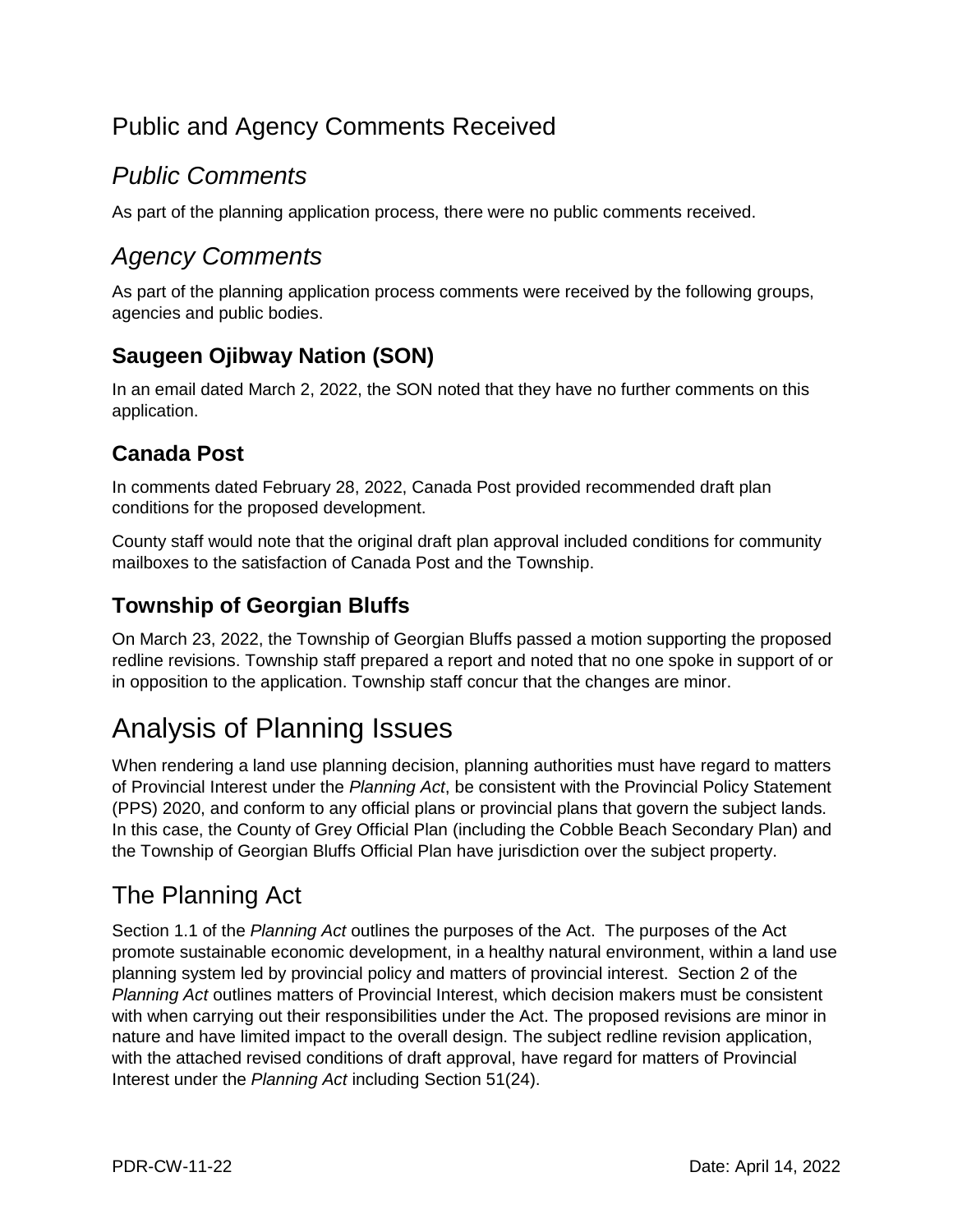### Provincial Policy Statement (PPS)

A key goal of the PPS is directing new growth to serviced settlement areas, and promoting the vitality of such settlement areas through re-development, infill and intensification. The subject lands have been designated for residential growth and are within a settlement area.

Section 1.6.6.1 of the PPS outlines the servicing hierarchy to be utilized in the Province of Ontario. At the top of the hierarchy are municipal water and sewer services. The proposed development will be serviced by municipal water and sewer services.

It can be concluded that the proposed redline revision application, with the attached revised conditions of draft approval, is consistent with the PPS.

### County Official Plan

The proposed plan of condominium is designated as 'Primary Settlement Area' within the County Official Plan. A Secondary Plan has previously been approved for Cobble Beach development, including Blue Bay Villas, which has been included in the County Official Plan. The Cobble Beach Secondary Plan sets out specific policies for the overall development of Cobble Beach. The subject lands are designated as 'Village Centre' and a small portion of 'Residential' in the Cobble Beach Secondary Plan. These land use designations permit varying forms of residential development.

These lands are fully serviced by municipal water and sewer services and therefore conform to section 10.5.2 of the Cobble Beach Secondary Plan.

The proposed revisions would not change the road network and therefore there is no conflict with section 10.5.1of the Cobble Beach Secondary Plan.

The proponent's planner has noted proposed revisions conform to the provisions of the Cobble Beach Secondary Plan, Township Official Plan, and Zoning By-law.

Subject to the revised conditions of draft approval attached to this report, the applications conform to the goals and objectives of the County of Grey Official Plan.

# Legal and Legislated Requirements

The application has been processed in accordance with the *Planning Act*.

# Financial and Resource Implications

There are no anticipated financial, staffing or legal considerations associated with the proposed redline revisions, beyond those normally encountered in processing the application. The County has collected the requisite fee for this application.

# Relevant Consultation

☒ Internal: Planning Staff

☒ External: Township of Georgian Bluffs, required agencies under the Planning Act, and the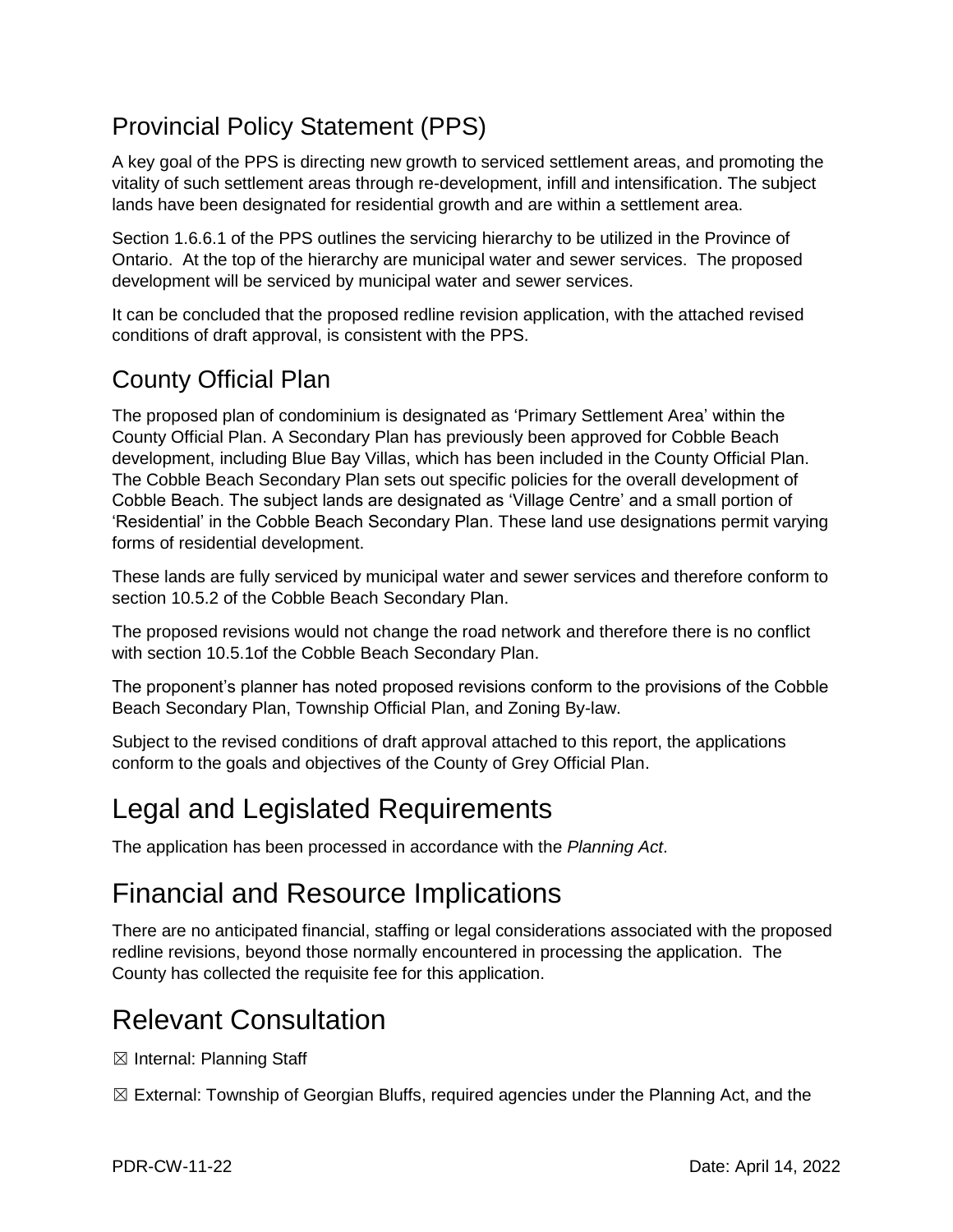public.

### Appendices and Attachments

*Revised Conditions of Draft Approval (attached)*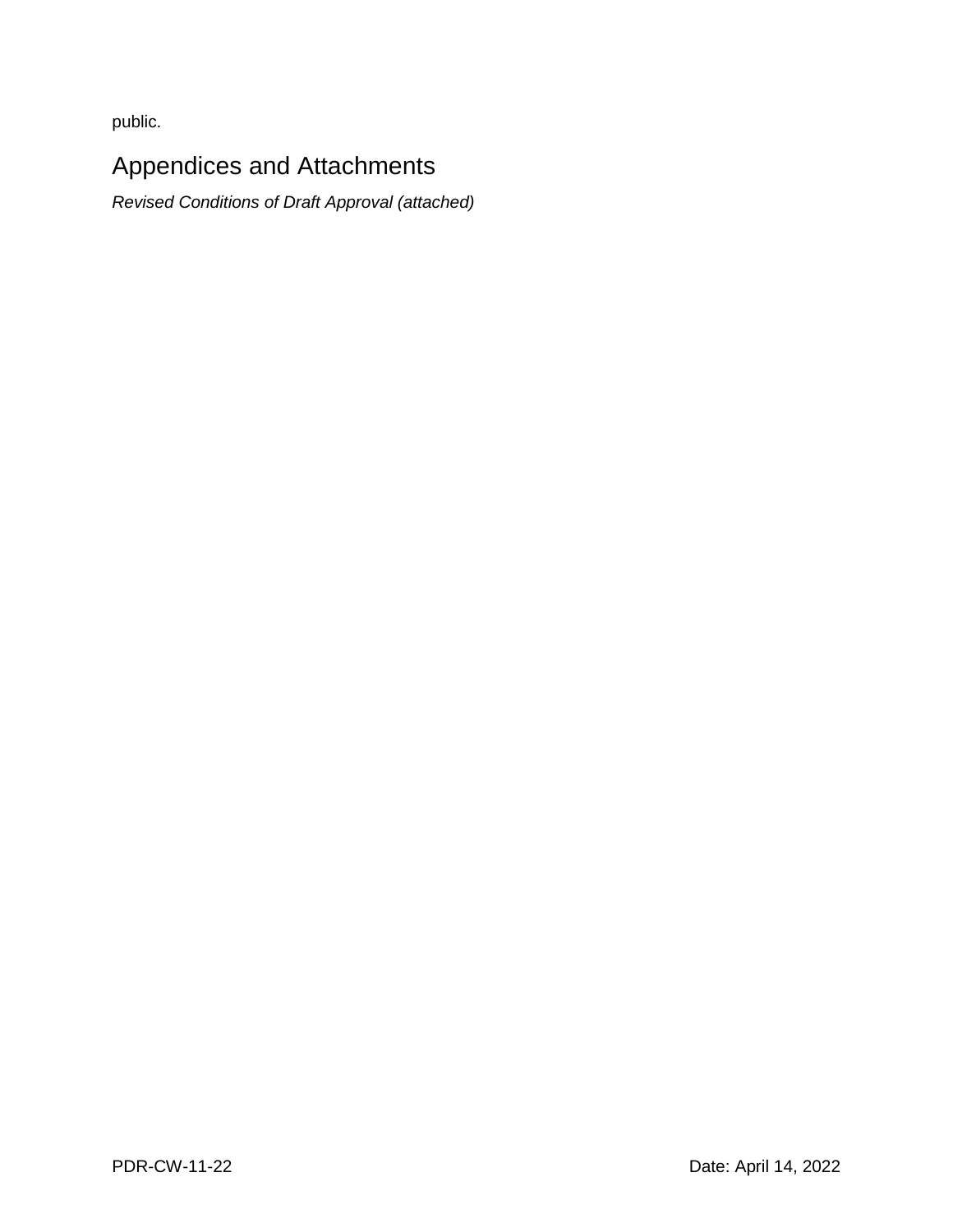**Applicant: Georgian Villas Inc. (c/o Robert S. McLeese) File No.: 42-CDM-2013-03 (Revised) Municipality: Township of Georgian Bluffs Location: Part of Block 75, Plan 16M-15, Part 2 on Plan 16R-10059 (Geographic Township of Sarawak) Township of Georgian Bluffs, County of Grey Date of Decision: Date of Notice: Last Date of Appeal:** 

# **NOTICE OF DECISION**

#### **On Application for Approval of Draft Plan of Subdivision under Subsection 51(45) of the Planning Act**

Draft plan approval was given by the County of Grey on February 18, 2014 and later revised on September 16, 2014. A request has been made to further revise the draft plan. Revised draft plan approval is hereby given by the County of Grey for the application regarding the above noted lands. A copy of the Decision is attached.

#### **PUBLIC AND AGENCY COMMENTS RECEIVED ON THE FILE**

All written and oral submissions received on the application were considered; the effect of which helped to make an informed recommendation and decision.

#### **WHEN AND HOW TO FILE A NOTICE OF APPEAL**

Notice to appeal the decision to the Ontario Land Tribunal must be filed with the County of Grey no later than 20 days from the date of this notice, as shown above.

The notice of appeal should be sent to the attention of the Director of Planning and Development of the County, at the address shown below and it must,

- (1) set out the reasons for the appeal,
- (2) be accompanied by the fee prescribed under the Ontario Land Tribunal Act, and
- (3) Include the completed appeal form from the OLT's website.

#### **WHO CAN FILE A NOTICE OF APPEAL**

Only individuals, corporations or public bodies may appeal decisions in respect of a proposed plan of subdivision to the Ontario Land Tribunal. A notice of appeal may not be filed by an unincorporated association or group. However, a notice of appeal may be filed in the name of an individual who is a member of the association or group on its behalf.

No person**\*** or public body shall be added as a party to the hearing of the appeal of the decision of the approval authority, including the lapsing provisions of the conditions, unless the person or public body, before the decision of the approval authority, made oral submissions at a public meeting or written submissions to the council, or made a written request to be notified of changes to the conditions or, in the Ontario Land Tribunal's opinion, there are reasonable grounds to add the person or public body as a party.

**\***Notwithstanding the above, only a 'person' listed in subsection 51(48.3) of the Planning Act may appeal the decision of the County of Grey to the Ontario Land Tribunal (OLT) as it relates to the proposed plan of subdivision. Below is the prescribed list of 'persons' eligible to appeal a decision of the County of Grey related to the proposed plan of subdivision as per subsection 51(48.3) of the Planning Act. These are changes that have been made to the Planning Act by the province. A link to the revised Planning Act can be found here -

[https://www.ontario.ca/laws/statute/90p13.](https://www.ontario.ca/laws/statute/90p13) For more information about these recent changes, please visit the OLT website or contact OLT - [https://olt.gov.on.ca/about-olt/.](https://olt.gov.on.ca/about-olt/)

The prescribed list of 'persons' eligible to appeal a decision of the County on the proposed plan of subdivision as per subsection 51(48.3) of the Planning Act is as follows: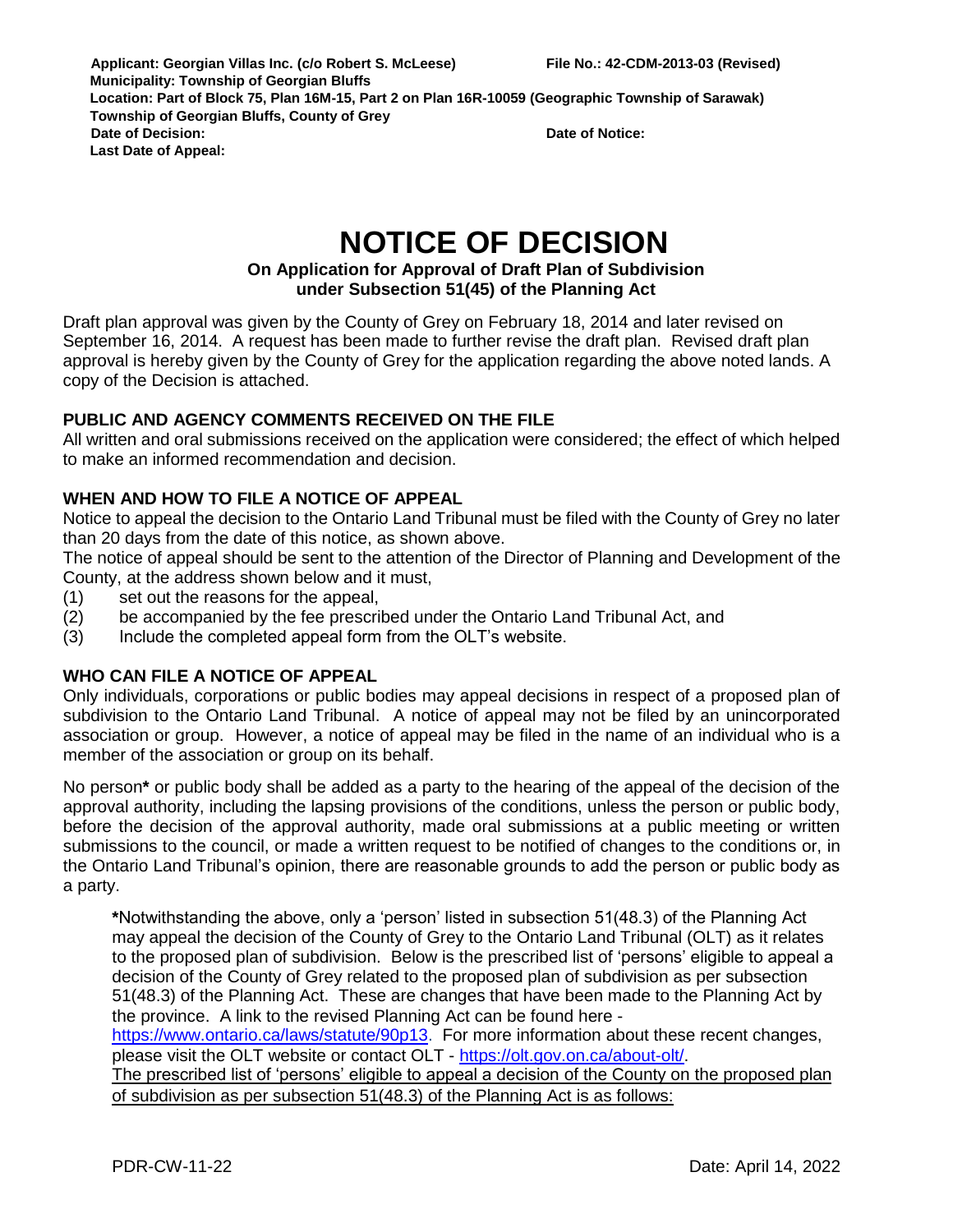**Applicant: Georgian Villas Inc. (c/o Robert S. McLeese) File No.: 42-CDM-2013-03 (Revised) Municipality: Township of Georgian Bluffs Location: Part of Block 75, Plan 16M-15, Part 2 on Plan 16R-10059 (Geographic Township of Sarawak) Township of Georgian Bluffs, County of Grey Date of Decision: Date of Notice: Last Date of Appeal:** 

- 1. A corporation operating an electric utility in the local municipality or planning area to which the plan of subdivision would apply.
- 2. Ontario Power Generation Inc.
- 3. Hydro One Inc.
- 4. A company operating a natural gas utility in the local municipality or planning area to which the plan of subdivision would apply.
- 5. A company operating an oil or natural gas pipeline in the local municipality or planning area to which the plan of subdivision would apply.
- 6. A person required to prepare a risk and safety management plan in respect of an operation under Ontario Regulation 211/01 (Propane Storage and Handling) made under the Technical Standards and Safety Act, 2000, if any part of the distance established as the hazard distance applicable to the operation and referenced in the risk and safety management plan is within the area to which the plan of subdivision would apply.
- 7. A company operating a railway line any part of which is located within 300 metres of any part of the area to which the plan of subdivision would apply.
- 8. A company operating as a telecommunication infrastructure provider in the area to which the plan of subdivision would apply.

#### **RIGHT OF APPLICANT OR PUBLIC BODY TO APPEAL CONDITIONS**

The following may, at any time before the approval of the final plan of subdivision, appeal any of the conditions imposed by the approval authority to the Tribunal by filing a notice of appeal with the approval authority: the applicant; any public body that, before the approval authority made its decision, made oral submissions at a public meeting or written submissions to the approval authority; the Minister; or the municipality in which the subject land is located.

#### **HOW TO RECEIVE NOTICE OF CHANGED CONDITIONS**

The conditions of an approval of draft plan of subdivision may be changed at any time before the final approval is given.

You will be entitled to receive notice of any changes to the conditions of the approval of draft plan of subdivision if you have made a written request to be notified of changes to the conditions.

#### **GETTING ADDITIONAL INFORMATION**

Additional information about the application is available for public inspection during regular office hours in the Planning & Development Office at the address noted below or by calling 519-376-2205 or 1-800- 567-GREY.

#### **ADDRESS FOR NOTICE OF APPEAL County of Grey 595-9th Avenue East OWEN SOUND, Ontario N4K 3E3 Attention: Mr. Randy Scherzer, MCIP RPP, Deputy CAO**